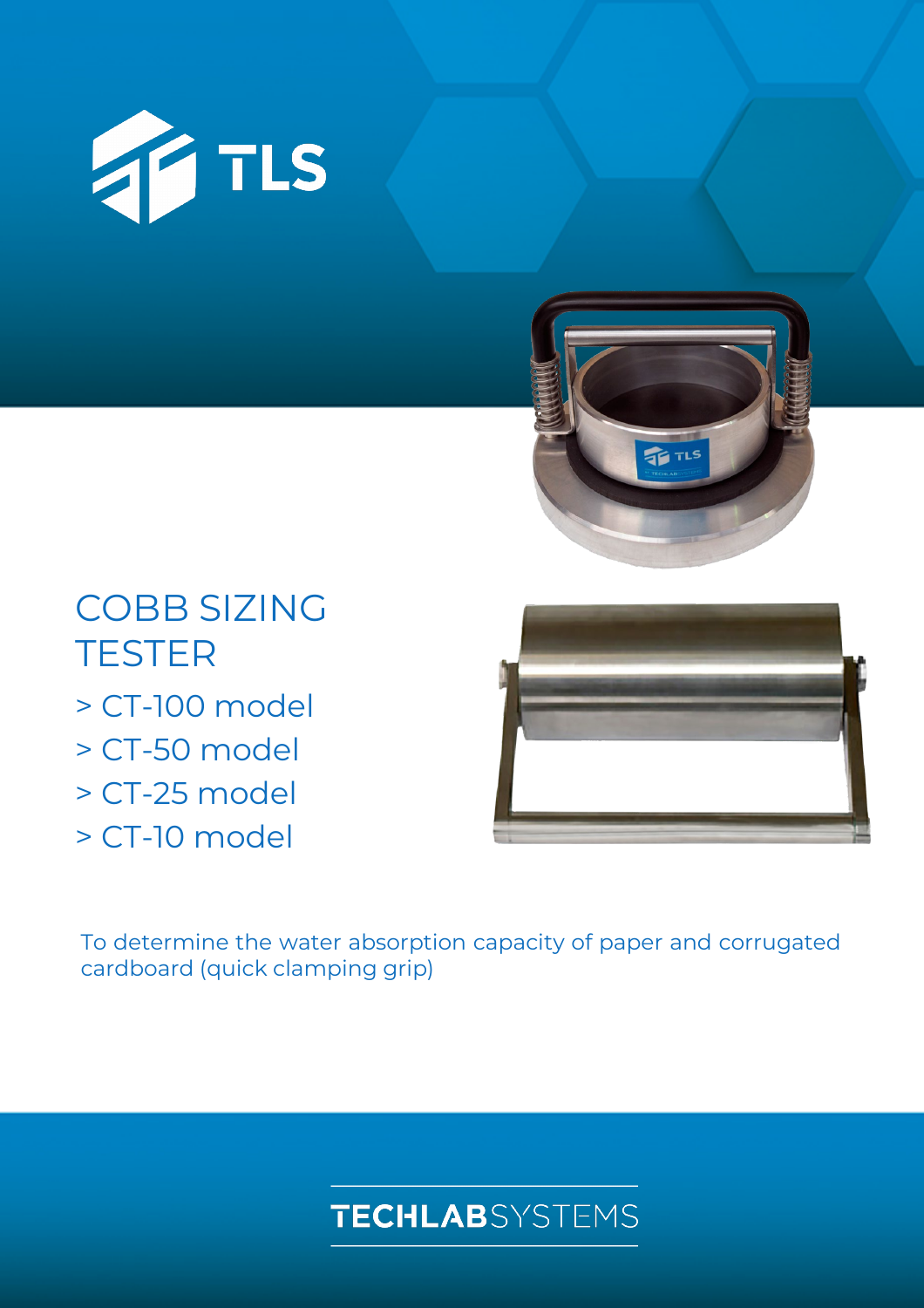

## **COBB SIZING TESTER**

#### **APPLICABLE STANDARDS:**

**TAPPI T441-ISO 535-NF Q-03-018- NF Q-03-035 -FEFCO 7- DIN 53132- EN 20535 - SCAN P12..**

#### **TEST DESCRIPTION**

The Cobb testing equipment allows to measure the amount of liquid that penetrates a sheet of paper and cardboard. The definition of the Cobb value for a degree of gluing is the calculation of the weight of water absorbed in a specified time per 1 m2 of paper or cardboard under standard conditions (ISO 535).

The Cobb Sizing Tester consists of a cylindrical container clamped to a metal base covered with a sheet of flexible material, to make a hermetic seal, once the sample has been placed between the base of the cylindrical container and the flexible sheet of the base plate . A conditioned sample is pre-weighed on a balance, with an accuracy of 1 mg, and then placed inside the Cobb equipment when it is dry. Once the sample is in place, 100 ml ± 5 ml of distilled water are poured into the cylindrical container, simultaneously taking the time on a stopwatch. For example, if a time period of 60 s has been selected, the water should be evacuated after 45 seconds.

- **Quick clamping of the sample (spring loaded)**
- **Test area of the standard sample 100 cm2**
- **10 Kg stainless steel roller**
- **Soft rubber sealing gasket**
- **Made of stainless steel**
- **COBB Tester with a quick clamping grip, on a metal base covered with a rubber sheet.**
- **200 mm polished metal roller. length, a diameter of 90 mm and a weight of 10 ± 0.5 Kg**
- **Non-absorbent soft rubber ring to avoid lateral water seepage.**

In addition to this equipment, you will also need for the full Cobb test: blotter sheets with a basis weight of 200-250 g/m2, an analytical balance with a sensitivity of 0.001 g, a stopwatch, and a graduated glass cylinder.